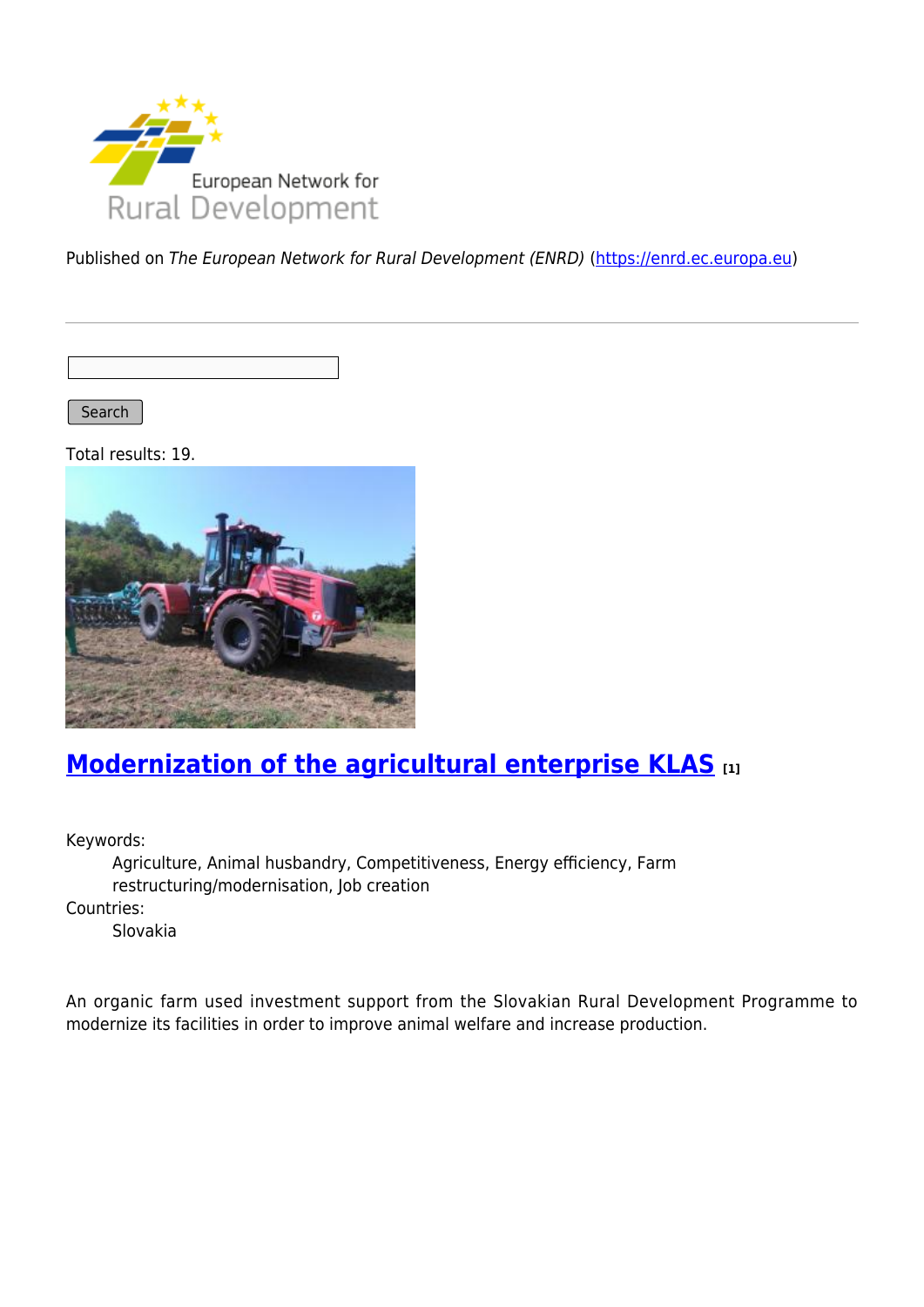

# **[Modernization of irrigation systems of VITA - ZEL &](https://enrd.ec.europa.eu/projects-practice/modernization-irrigation-systems-vita-zel-company-ltd_en) [company, Ltd.](https://enrd.ec.europa.eu/projects-practice/modernization-irrigation-systems-vita-zel-company-ltd_en) [2]**

Keywords:

Agriculture, Competitiveness, Environmental protection, Irrigation, Water management Countries:

Slovakia

Rural Development Programme support was used for installing a water recycling system to further reduce costs of vegetable hydroponic production, and minimising waste water.



Etiketa samolepia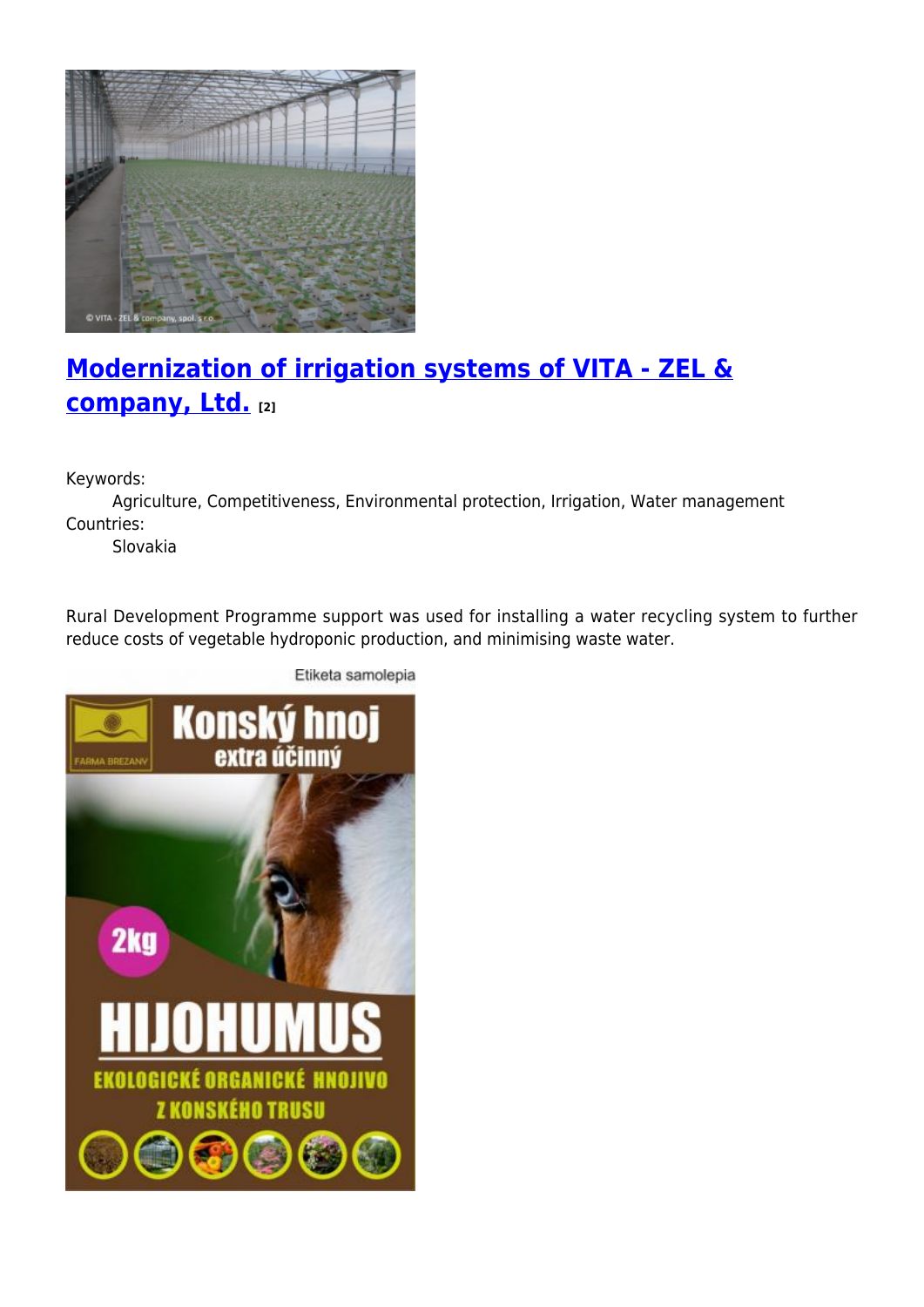#### **[Producing pellet from horse manure](https://enrd.ec.europa.eu/projects-practice/producing-pellet-horse-manure_en) [3]**

Keywords:

Animal husbandry, Competitiveness, Diversification, Entrepreneurship, Renewable energy Countries:

Slovakia

A farm used Rural Development Programme (RDP) support to produce horse manure pellets that can be used as an organic fertiliser as well as a source of renewable energy.



### **[Korjuse-Vanapere farm – Restoring old stone walls](https://enrd.ec.europa.eu/projects-practice/korjuse-vanapere-farm-restoring-old-stone-walls_en) [4]**

Keywords:

Biodiversity, Environmental protection, Environmental sustainability Countries:

Estonia

A non-productive investment for restoring farm stone walls brings multiple practical, environmental and heritage benefits.



## **[Establishment of a health center in Švėkšna village](https://enrd.ec.europa.eu/projects-practice/establishment-health-center-sveksna-village_en) [5]**

Keywords: Entrepreneurship, Healthcare, Rural services Countries: Lithuania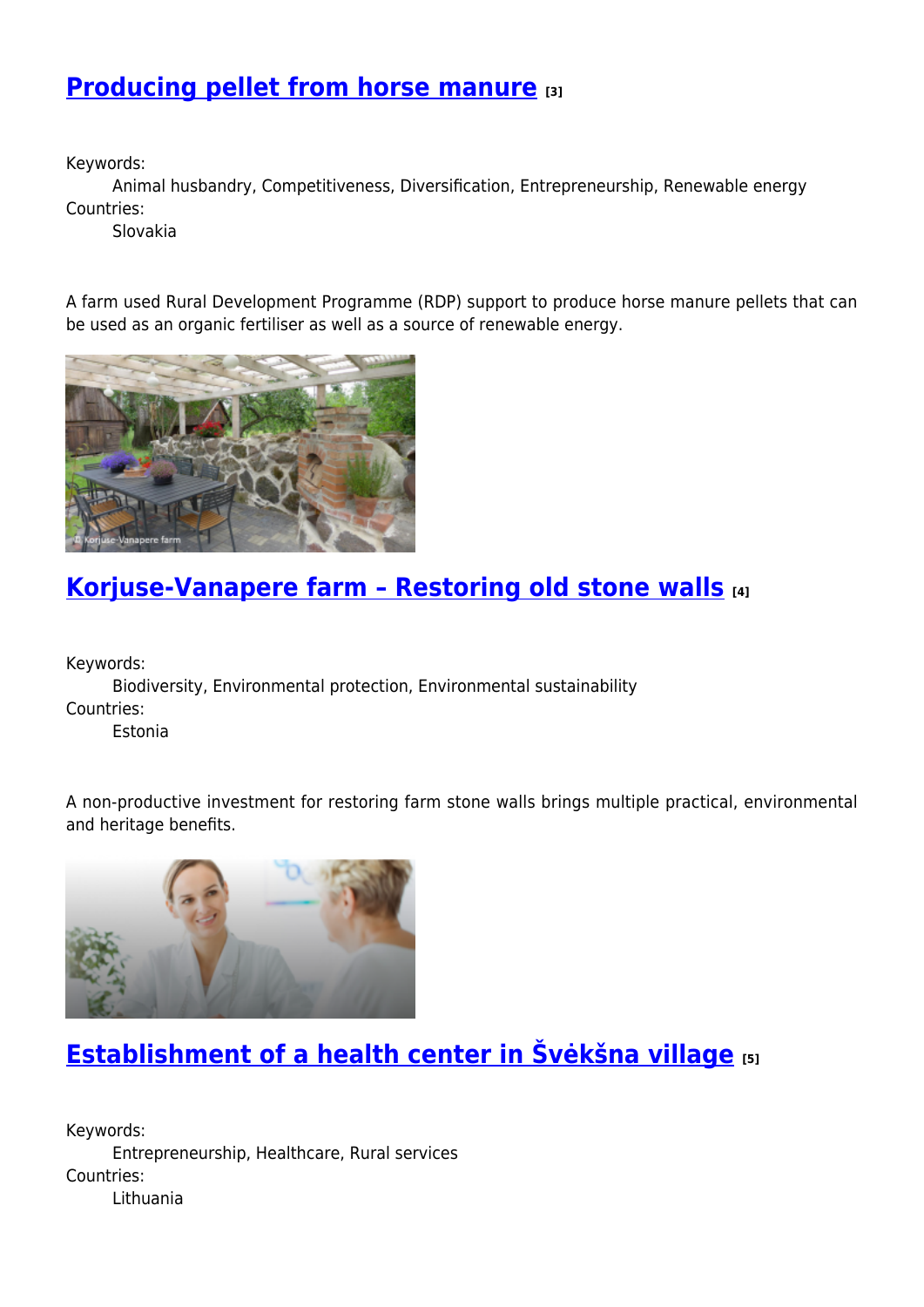A project used Rural Development Programme (RDP) funding to ensure easy access to medical and aftercare services for rural residents.



## **[High quality pension offering beer wellness services in](https://enrd.ec.europa.eu/projects-practice/high-quality-pension-offering-beer-wellness-services-rajecke-teplice_en) [Rajecke Teplice](https://enrd.ec.europa.eu/projects-practice/high-quality-pension-offering-beer-wellness-services-rajecke-teplice_en) [6]**

Keywords:

Entrepreneurship, Food & Drink, Healthcare, Job creation, Rural business, Rural SMEs, Tourism Countries:

Slovakia

The reconstruction of an old villa to create high quality tourist accommodation offering spa and beer wellness services.



# **[Increasing the competitiveness of an organic beef cattle](https://enrd.ec.europa.eu/projects-practice/increasing-competitiveness-organic-beef-cattle-farm_en) [farm](https://enrd.ec.europa.eu/projects-practice/increasing-competitiveness-organic-beef-cattle-farm_en) [7]**

Keywords:

Animal husbandry, Animal welfare, Competitiveness, Farm restructuring/modernisation, Organic farming Countries:

Lithuania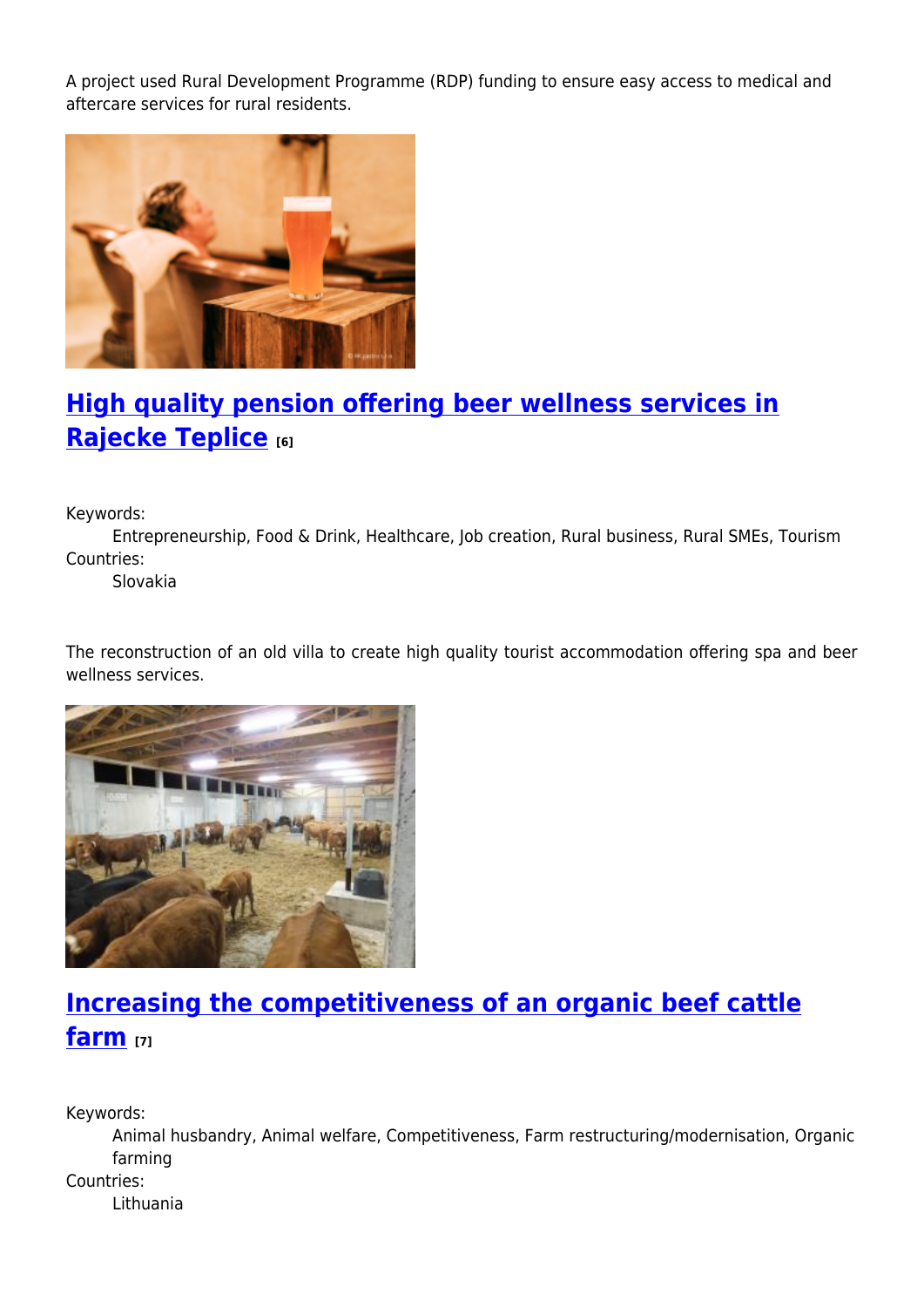RDP support helped a farmer to acquire the necessary equipment and infrastructure to continue expanding his organic beef cattle herd.



### **[Restoring the habitats of the Aquatic Warbler](https://enrd.ec.europa.eu/projects-practice/restoring-habitats-aquatic-warbler_en) [8]**

Keywords:

Biodiversity, Environmental protection, Job creation, Protected areas Countries:

Lithuania

Maintaining natural and semi-natural meadows and wetlands to ensure suitable nesting conditions for an endangered bird species: the Aquatic Warbler.



## **[Diversifying a national cultural monument into a recreation](https://enrd.ec.europa.eu/projects-practice/diversifying-national-cultural-monument-recreation-centre_en) [centre](https://enrd.ec.europa.eu/projects-practice/diversifying-national-cultural-monument-recreation-centre_en) [9]**

Keywords: Culture, Diversification, Entrepreneurship, Job creation, Rural SMEs Countries: Slovakia

unique military fortress complex, listed as the national cultural monument, was turned into an attractive recreational and relaxation centre Kortina.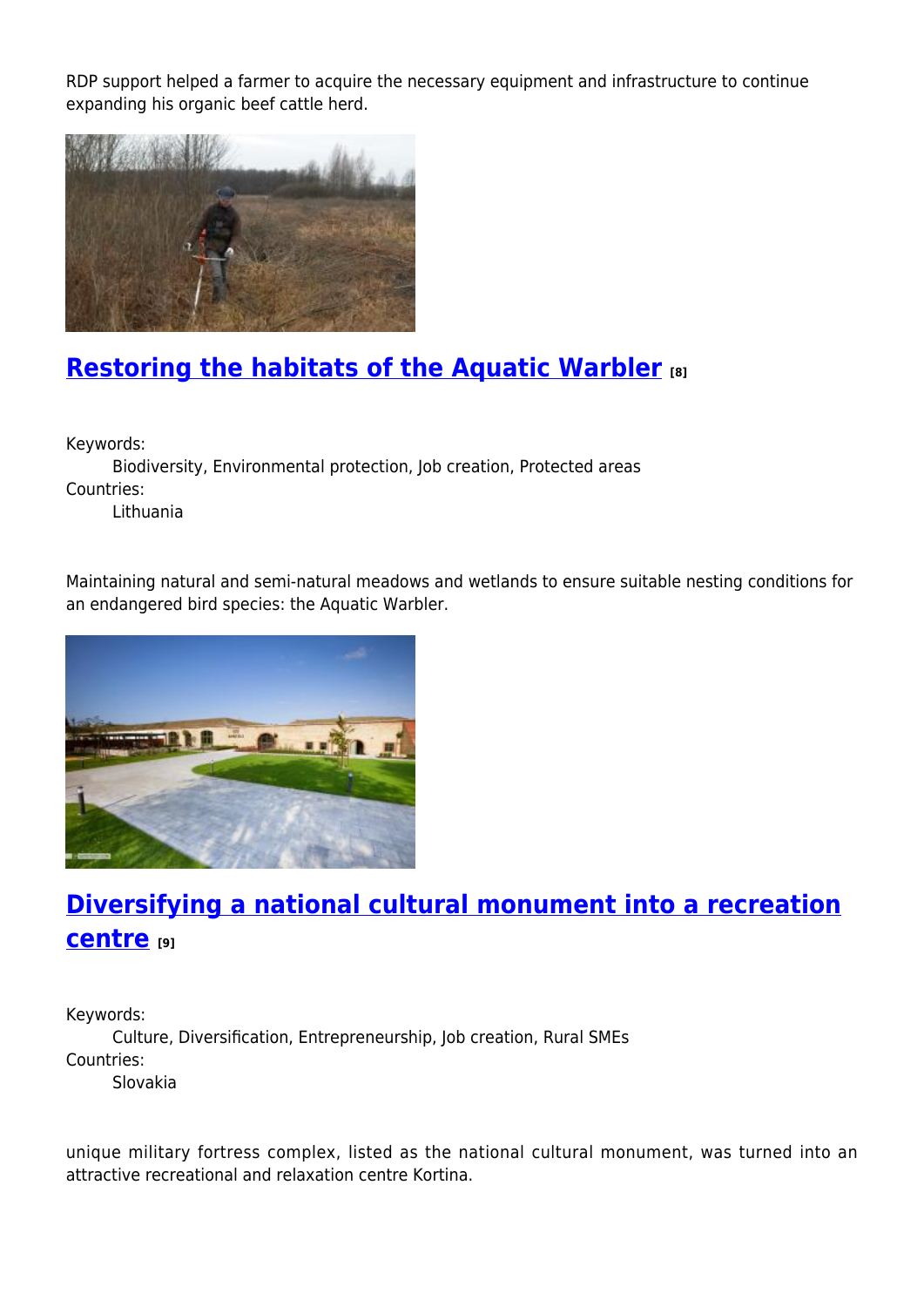

#### **[Aurimas Macnorius – Supporting a young entrepreneur](https://enrd.ec.europa.eu/projects-practice/aurimas-macnorius-supporting-young-entrepreneur_en) [10]**

Keywords:

Demography, Diversification, Entrepreneurship, Job creation, Rural business Countries:

Lithuania

RDP support helped a young entrepreneur to acquire the necessary equipment in order to start his own wood construction business in an area of high unemployment.

#### **Pages**

**1**  $2$  [11]  $next$  [11] [last »](https://enrd.ec.europa.eu/projects-practice/_en?page=1&project_keywords_filter=19753&%3Bamp%3Bproject_country=All&%3Bamp%3Bfield_enrd_prj_measure_tid=All&%3Bamp%3Bfield_enrd_prj_focus_area_tid=All&%3Bamp%3Bf%5B0%5D=im_field_enrd_prj_keywords%3A20473&%3Bf%5B0%5D=im_field_enrd_prj_keywords%3A20477&f%5B0%5D=im_field_enrd_prj_keywords%3A19723&f%5B1%5D=sm_enrd_eu_countries%3AEstonia&f%5B2%5D=im_field_enrd_prj_keywords%3A20476&f%5B3%5D=im_field_enrd_prj_keywords%3A19721&f%5B4%5D=im_field_enrd_prj_keywords%3A20472&f%5B5%5D=im_field_enrd_prj_keywords%3A19736&f%5B6%5D=im_field_enrd_prj_keywords%3A19761&f%5B7%5D=im_field_enrd_prj_measure%3A17097&f%5B8%5D=im_field_enrd_prj_measure%3A17095&f%5B9%5D=im_field_enrd_prj_focus_area%3A17127&f%5B10%5D=im_field_enrd_prj_keywords%3A19742&f%5B11%5D=im_field_enrd_prj_keywords%3A20461&f%5B12%5D=sm_enrd_eu_countries%3ALithuania&f%5B13%5D=im_field_enrd_prj_keywords%3A20463&f%5B14%5D=im_field_enrd_prj_keywords%3A19751&f%5B15%5D=im_field_enrd_prj_focus_area%3A17119&f%5B16%5D=im_field_enrd_prj_focus_area%3A17115&f%5B17%5D=im_field_enrd_prj_keywords%3A19732&f%5B18%5D=sm_enrd_eu_countries%3ASlovakia) [11]

#### **Source URL:**

https://enrd.ec.europa.eu/projects-practice/\_en?project\_keywords\_filter=19753&amp%3Bamp%3Bproject\_country=All &amp%3Bamp%3Bfield\_enrd\_prj\_measure\_tid=All&amp%3Bamp%3Bfield\_enrd\_prj\_focus\_area\_tid=All&amp%3Bamp %3Bf%5B0%5D=im\_field\_enrd\_prj\_keywords%3A20473&amp%3Bf%5B0%5D=im\_field\_enrd\_prj\_keywords%3A20477& f%5B0%5D=im\_field\_enrd\_prj\_keywords%3A19723&f%5B1%5D=sm\_enrd\_eu\_countries%3AEstonia&f%5B2%5D=im\_fi eld enrd prj keywords%3A20476&f%5B3%5D=im field enrd prj keywords%3A19721&f%5B4%5D=im field enrd prj keywords%3A20472&f%5B5%5D=im\_field\_enrd\_prj\_keywords%3A19736&f%5B6%5D=im\_field\_enrd\_prj\_keywords%3 A19761&f%5B7%5D=im\_field\_enrd\_prj\_measure%3A17097&f%5B8%5D=im\_field\_enrd\_prj\_measure%3A17095&f%5B 9%5D=im field enrd prj focus area%3A17127&f%5B10%5D=im field enrd prj keywords%3A19742&f%5B11%5D=i m\_field\_enrd\_prj\_keywords%3A20461&f%5B12%5D=sm\_enrd\_eu\_countries%3ALithuania&f%5B13%5D=im\_field\_enrd prj\_keywords%3A20463&f%5B14%5D=im\_field\_enrd\_prj\_keywords%3A19751&f%5B15%5D=im\_field\_enrd\_prj\_focus area%3A17119&f%5B16%5D=im\_field\_enrd\_prj\_focus\_area%3A17115&f%5B17%5D=im\_field\_enrd\_prj\_keywords%3A 19732&f%5B18%5D=sm\_enrd\_eu\_countries%3ASlovakia

#### **Links**

[1] https://enrd.ec.europa.eu/projects-practice/modernization-agricultural-enterprise-klas\_en